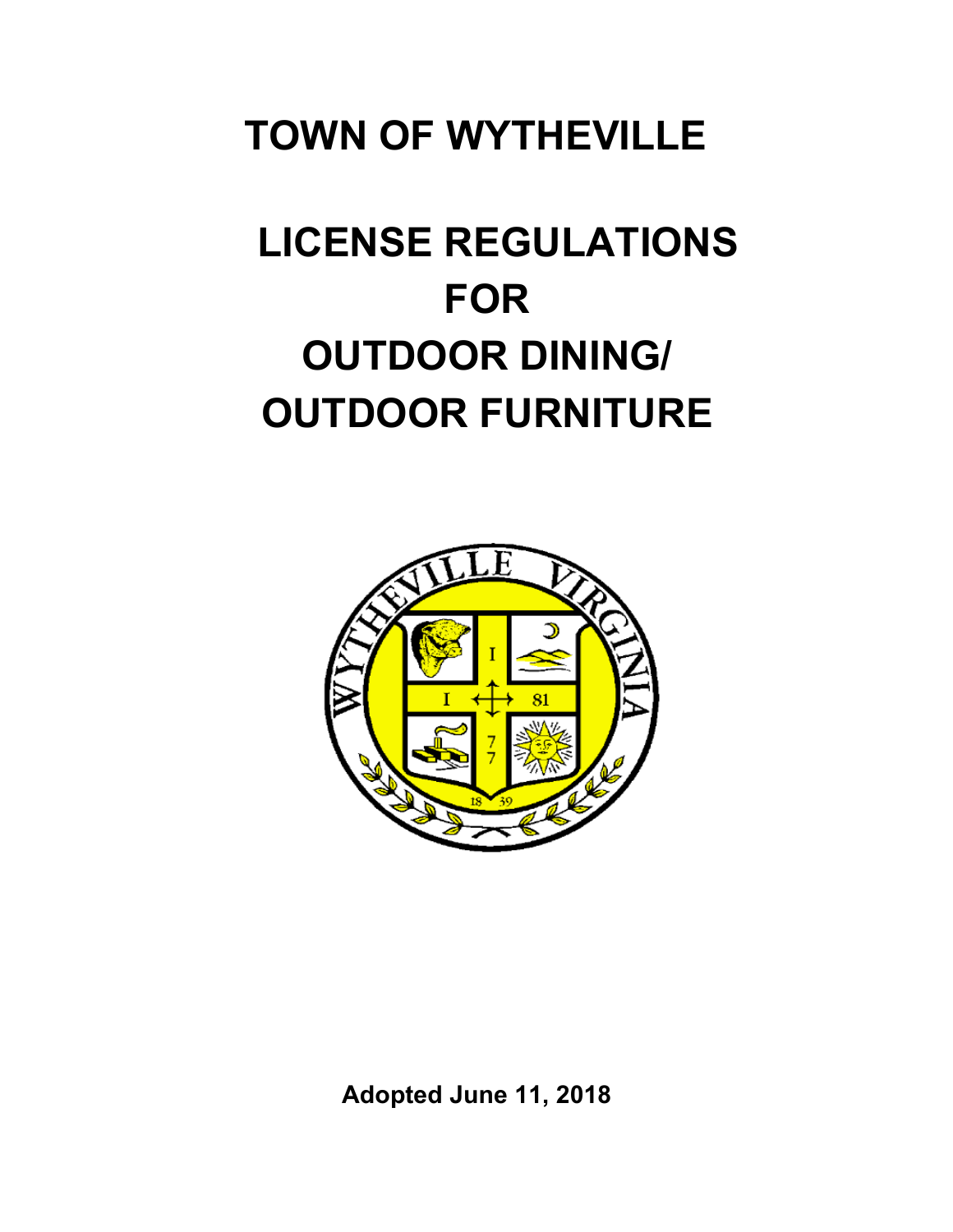# **SECTION 1. GENERAL PURPOSE**

- 1. 1 The Open Air Dining/Outdoor Furniture regulations are intended for the public right-ofway in Downtown Wytheville. The Open Air Dining/Outdoor Furniture regulations are designed to allow and encourage open air dining on the public right-of-way fronting pedestrian-oriented ways where such use is appropriate. The goals of the regulations are as follows:
- 1.1.a To promote economic development in Downtown and create destinations for all residents;
- 1.1.b To promote open air dining and to encourage outdoor seating as an amenity which promotes Downtown as a pedestrian area;
- 1.1.c To preserve and enhance the character of Downtown and to promote the most desirable use of public property;
- 1.1.d To ensure that adequate clearance is maintained for pedestrians adjacent to open air dining areas/outdoor furniture areas to preserve the fundamental purpose of the public right-of-way; and
- 1.1.e To establish administrative and enforcement procedures for these license regulations that are effective, efficient and enforceable.

# **SECTION 2. APPLICABILITY**

- 2.1 To be eligible for an Open Air Dining*/*Outdoor Furniture License, restaurants and businesses must meet the following criteria:
- 2.1.a Restaurant**/**businesses must be located in the Business District B-2DT Downtown Zoning District as shown on the Official Zoning Map for the Town of Wytheville.
- 2.1.b Restaurants are required to meet the following requirements:
- 2.1.b.1 Restaurants shall provide an assigned restaurant staff employee to monitor the open air dining area and clean up the open air dining tables should patrons not do so. Emptying of the restaurant's trash and recycling containers is the responsibility of the licensee.
- 2.1.c The open air dining must be associated with a host restaurant located on private property adjacent to the proposed license area.
- 2.1.d The restaurant must not be delinquent in meals, personal property or real estate taxes or business license obligations and must not be the subject of a current Zoning Ordinance violation.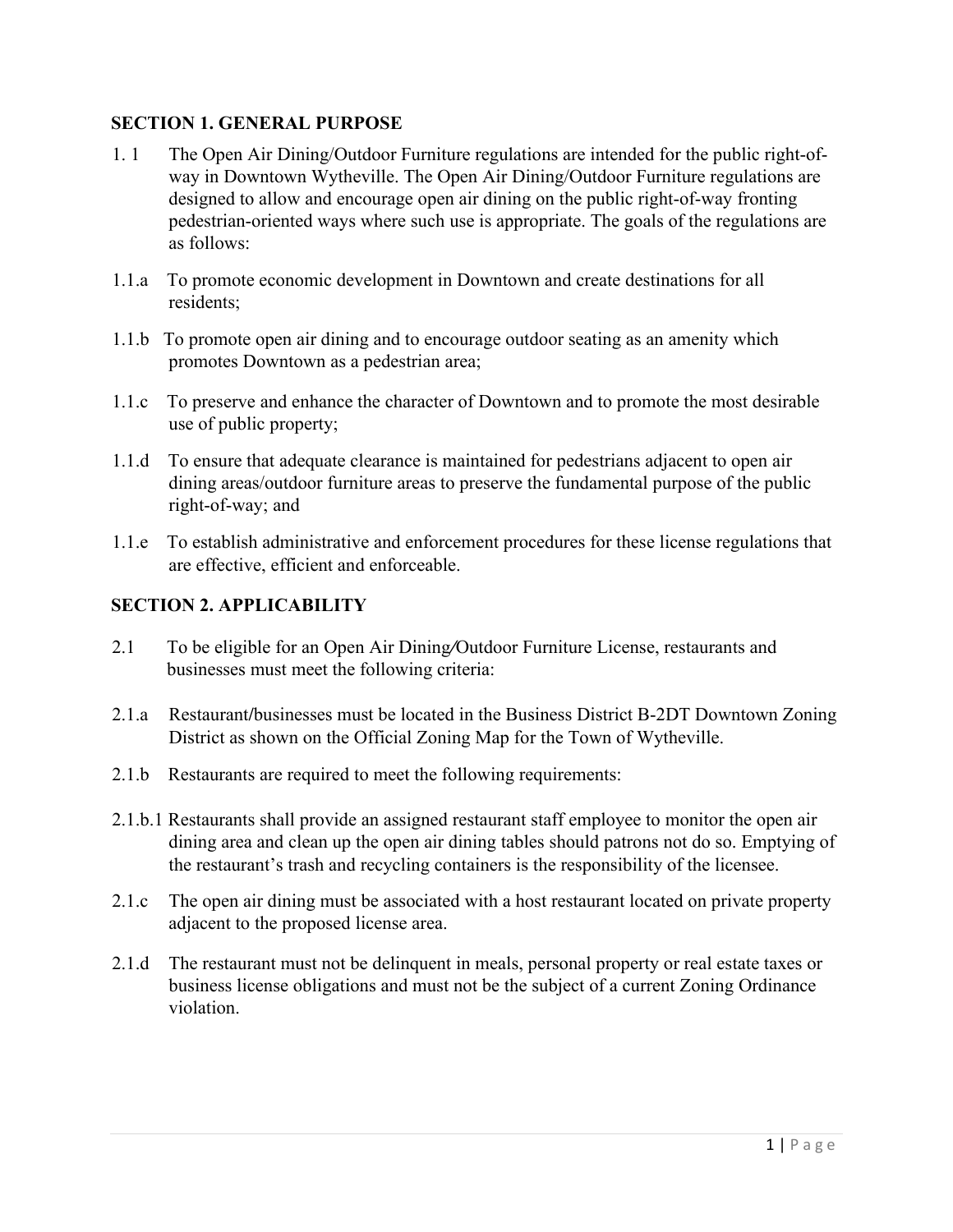# **SECTION 3. DEFINITIONS**

For the purposes of these regulations, the following definitions apply:

- 3.1 Downtown: the area of Town classified as Business District B-2DT Downtown Zoning District on the Official Town Zoning Map.
- 3.2 Licensee: the owner or operator of the host restaurant*/*business to whom the Town Manager, or his designee, grants the ability to have an open air dining facility*/*outdoor furniture. (The license does not run with the land.)
- 3.3 Open Air Dining: an open air dining facility with a license to operate on public property. No portion of an open air dining area shall be used for any purpose other than dining or related circulation. All open air dining areas and the required adjacent host restaurant shall meet all ADA requirements (including restroom facilities within the restaurant).
- 3.4 Obstruction: Public infrastructure improvements such as traffic signal poles, sign poles, light poles, planting areas, tree grates, trees, trash receptacles, benches, bike racks, parking meters, etc., that may impede the flow of pedestrian traffic.

## **SECTION 4. OPERATIONAL REQUIREMENTS - ALL OPEN AIR DINING FACILITIES**

- 4.1 To be granted a license, the applicant must agree to meet the following operational requirements:
- 4.1.a The open air dining may remain open only so long as all regular menu items served by the establishment are available to patrons.
- 4.1.b Open air dining shall be allowed until 12:00 a.m. Patrons may not be served food or beverage after 12:00 a.m. but may remain to complete meals served prior to 12:00 a.m. In case of a restaurant without wait service, the food must be purchased prior to 12:00 a.m.
- 4.1.c Patrons may consume alcoholic beverages in these dining areas that have been prepared within the host restaurant in compliance with state ABC regulations. Patrons must be seated in the dining area to be served alcoholic beverages.
- 4.1.d The licensee shall not permit persons other than patrons or employees of the establishment to enter the premises or to congregate therein, other than those patrons seated at tables provided by the establishment.
- 4.1.e Smoking shall not be allowed in the open air dining areas.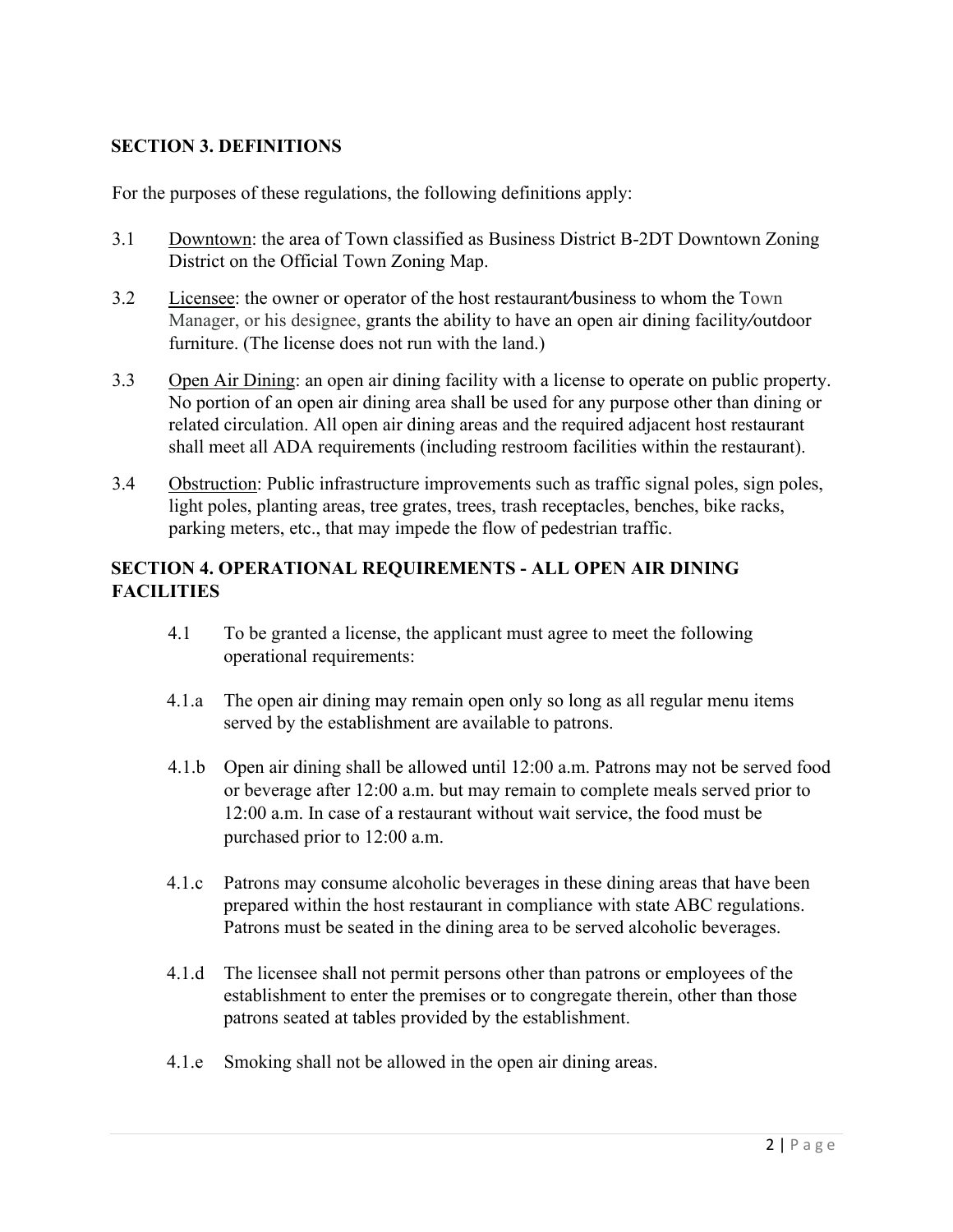- 4.1.f In the event a public safety official determines that the open air dining area should be closed earlier than the normal closing time for reasons of crowd control, unruly behavior either within the establishment or in nearby areas, or for other reasons related to preservation of public safety or public order, the operator shall comply or the Open Air Dining License may be revoked.
- 4.1.g Outdoor furnishings shall be removed in the case of special events or inclement weather as designated by the Town and specified in the license agreement. This shall be applicable if the open air dining*/*outdoor furniture license area falls within the event footprint. The licensee will be responsible for removal of all furniture and fencing prior to the event as specified in the license agreement.
- 4.1.h The restaurant operator shall not allow persons awaiting entry into the establishment or open air dining area to form lines on the sidewalk that impede the flow of pedestrians.
- 4.1.i The restaurant operator shall comply with all fire, building, zoning, alcoholic beverage control and health regulations in the operation of the open air dining license area and the main restaurant.

# **SECTION 5. GENERAL OPEN AIR DINING/OUTDOOR FURNITURE AREA REQUIREMENTS**

Requirements apply to all open air dining*/*business, unless noted otherwise in specific open air dining categories herein.

- 5.1 **Building Façade:** The host restaurant*/*business façade must be structurally sound and in good repair.
- 5.2 **Size:** The scale, proportion and overall design of the open air dining*/*outdoor furniture area shall be reviewed by Town Staff to ensure the open air dining/placement of outdoor furniture is compatible with the adjacent building, the street block face and the overall goals of the Comprehensive Plan and the Downtown Master Plan. The size of the open air dining area must maintain clearances as outlined in each section from obstructions that may impede the flow of pedestrian traffic or access to the building.
- 5.3 **Perimeter Fence:** For outdoor dining areas, perimeter fences are required in compliance with ABC regulations for alcohol service. A perimeter fence shall be moveable and a minimum of thirty (30") inches in height and maximum of forty-two (42") inches in height. The fencing shall be black in color and constructed of factory-finished metal, or a manufactured fiberglass railing system and designed to be removed daily or seasonally so the sidewalk can be used for pedestrian use. All open air dining perimeter fence systems shall be durable and well maintained. All open air dining fencing shall be reviewed and approved by the Town as part of the review of the license agreement.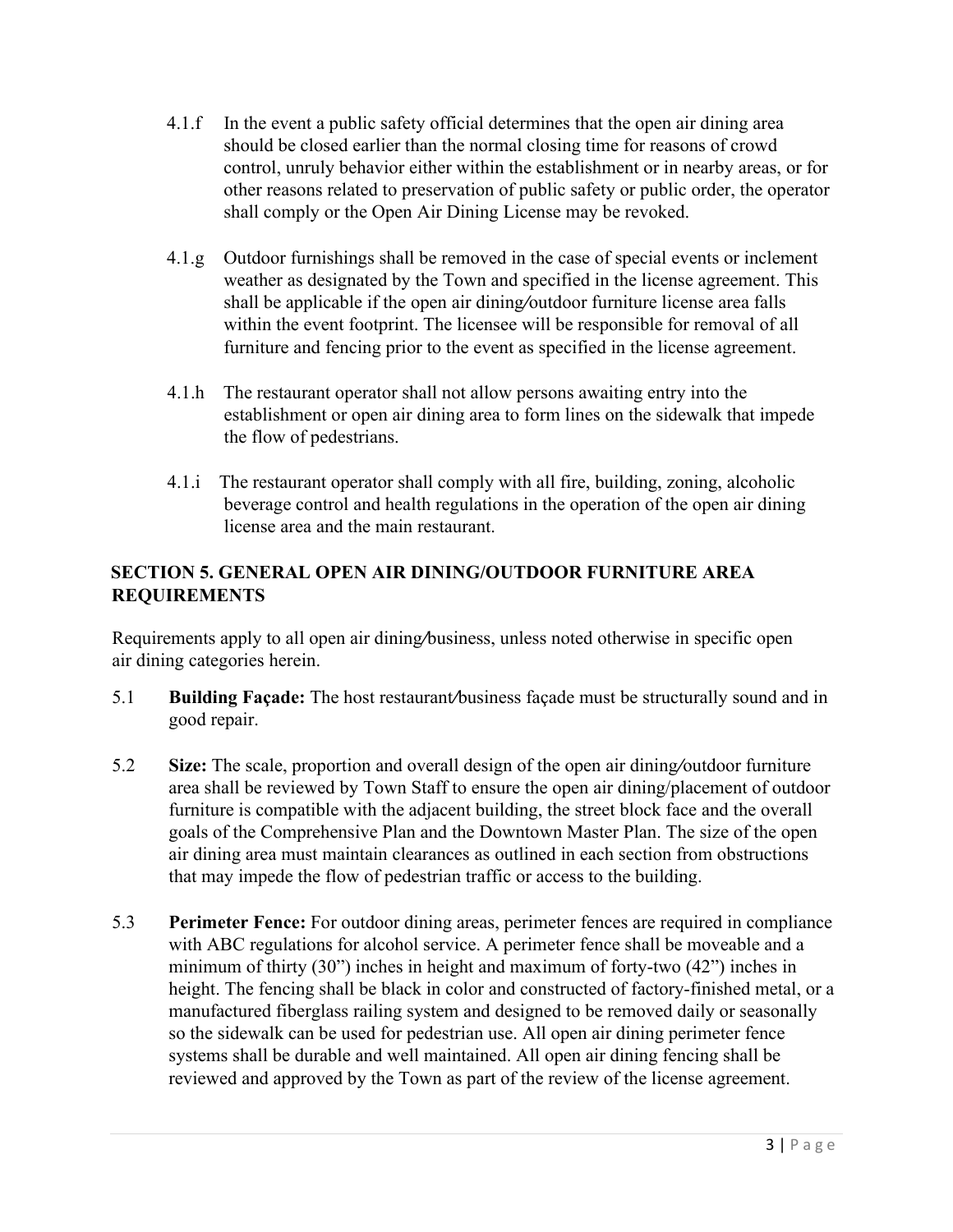- 5.4 **Access:** Only one well-defined entrance opening is permitted to the open air dining area. Orientation of the access opening will be reviewed by the Town staff as part of the review of the license agreement. Access must meet all ADA Standard Disability Access requirements.
- 5.5 **Umbrellas:** Umbrellas shall be soft top and not permanently mounted**.** All umbrellas shall be constructed of fire resistant vinyl fabric or canvas. Umbrellas shall be any color. Umbrellas must be weighted to remain in place. At no point shall the height of an umbrella be lower than seven (7) feet above the sidewalk of the Open Air Dining area. The name of the host restaurant may appear on the valence of each umbrella provided that the advertising occurs a maximum of three times per umbrella and is less than one square foot each. No other advertising on umbrellas is permitted. Signage on umbrellas shall not be counted toward the allowed signage for the restaurant.
- 5.6 **Furnishings:** The furnishings for the open air dining/outdoor furniture shall consist solely of moveable tables and chairs, outdoor furniture and decorative accessories. Tables and chairs and outdoor furniture shall be constructed of stainless steel, fiberglass, powder coated aluminum or other metal, or other sustainable product of similar quality. Plastic furniture and furniture constructed of light metals (such as hollow aluminum) is not allowed due to concerns regarding durability and appearance. Any trashcans or busing station must be shown on the plan and also meet the same standards for color and materials. All open air dining furnishings shall be reviewed and approved by the Town as part of the review of the license agreement.

All outdoor furniture must be secured, and all open air dining furniture must be secured within the open air dining area during hours the establishment is closed. All objects required for operation of an open air dining area tables and chairs and outdoor accessories and all outdoor furniture shall be removed and stored out of view during severe adverse weather conditions if so declared by the Town. These objects include tables, chairs, umbrellas, furnishings and decorative fixtures.

During the off season (December  $1 -$  April 30) all fencing, furniture and furnishings must be stored inside the host restaurant*/*business or on private property in a location not visible from a public right-of-way. Storage of the fencing, furniture and furnishings is the responsibility of the licensee.

- 5.7 **Lighting:** Any lighting proposed shall be approved by Town staff in the license agreement. No extension cords are permitted to be used where they will cause a pedestrian hazard.
- 5.8 **Signs:** No signage is permitted with the exception of signage required by ABC and a sign, a maximum of two (2) square feet in size, intended to direct people to wait to be seated, proceed inside the host restaurant or seat yourself. See Section 5.5 – Umbrellas for details regarding umbrella advertising and signage.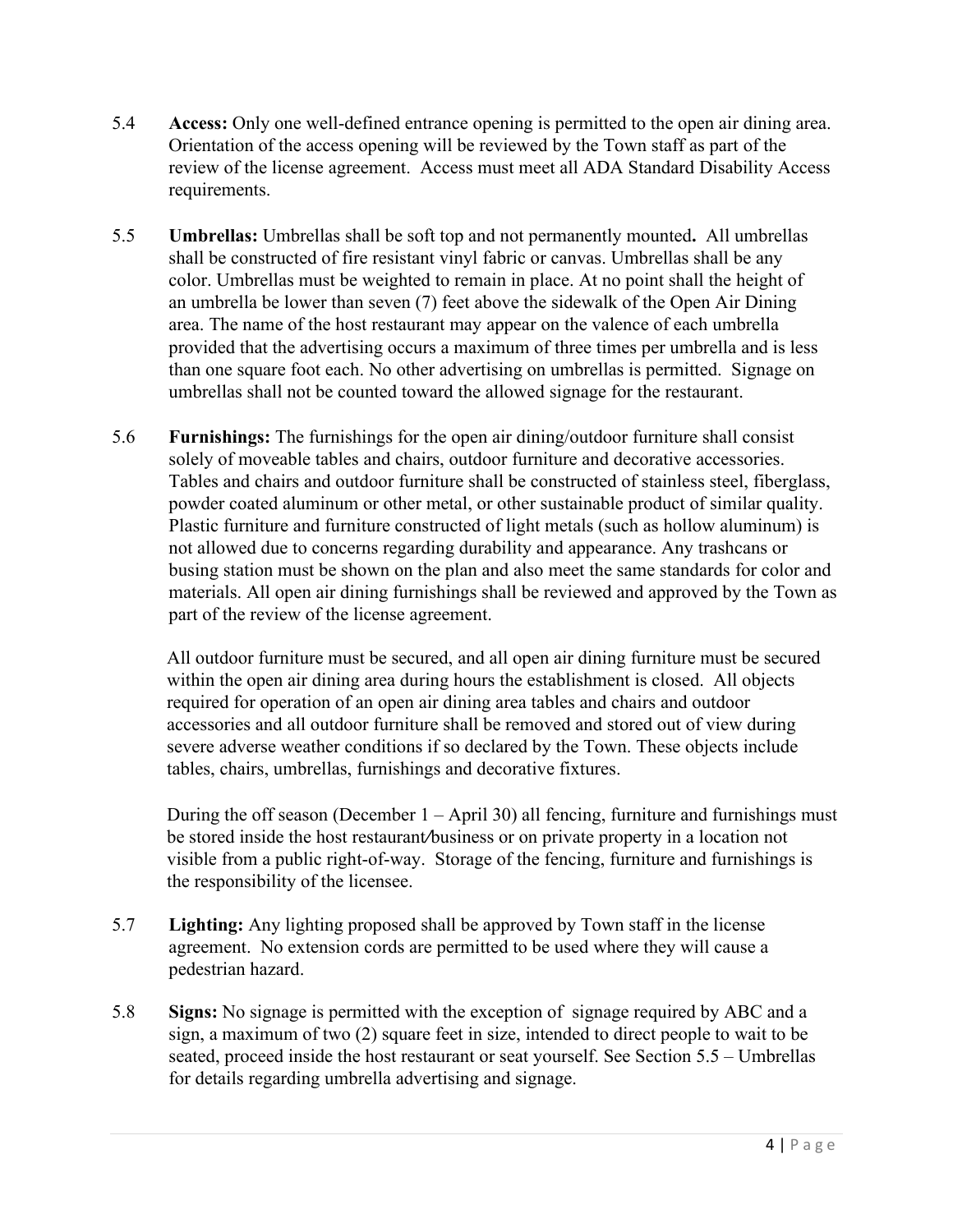- 5.9 **Storage:** In the open air dining area, storage of any kind is not permitted, including trash or refuse containers unless the containers are part of a busing station or a fast food restaurant as approved in a license agreement. The operator shall not permit the licensed area to be used for storage of furniture or equipment or for any purpose other than as an open air dining area.
- 5.10 **Bicycle Parking Area:** Bicycle parking is not allowed within the open air dining area. Bicycles cannot be leaning against or chained to a perimeter fence.
- 5.11 **Maintenance:** Cleanup and maintenance of the area of a restaurant's*/*business's defined space including chairs, tables, furnishings, umbrellas, fencing, emptying of trash cans, etc. and Town property adjacent to the open air dining*/*outdoor furniture area is the sole responsibility of the designated licensee. (See instructions for approved methods of cleaning the brick sidewalks as covered in the License Agreement.)

# **SECTION 6. ADMINISTRATION AND ENFORCEMENT**

#### 6.1 **License Requirements**

A license is required for an open air dining*/*outdoor furniture area on public right-of-way. The license shall be granted only after the application materials have been properly submitted by the applicant, reviewed and approved by the Town Manager, or his designee. The regulations herein are intended to establish the necessary criteria with which the open air dining*/*outdoor furniture areas shall first comply in order to be eligible for consideration for the granting of a license.

The Town Manager, or his designee, may deny or grant a license subject to such terms and conditions as the Town Manager, or his designee, may, with reasonable discretion, deem proper. Notwithstanding any other provision of law, the Town Manager, or his designee, shall deny any license request he determines, in his discretion, to be detrimental to the public health, safety and welfare or interest. A denial shall be in writing and document the reasons for the denial. A denial is appealable to the Town Council. Upon approval of the License Agreement, the applicant shall satisfy insurance requirements and license fees, as listed below, prior to beginning construction of the open air dining area.

#### 6.2.a **Submittal and Review Procedures**

The submittal and review process shall be as outlined below.

6.2.b **Pre-application:** Meet with the Town Manager, or his designee, on-site and show the staff the location of the proposal. Staff will be available during this meeting, or any time before or after, to answer questions prior to submitting a License Application. Prior to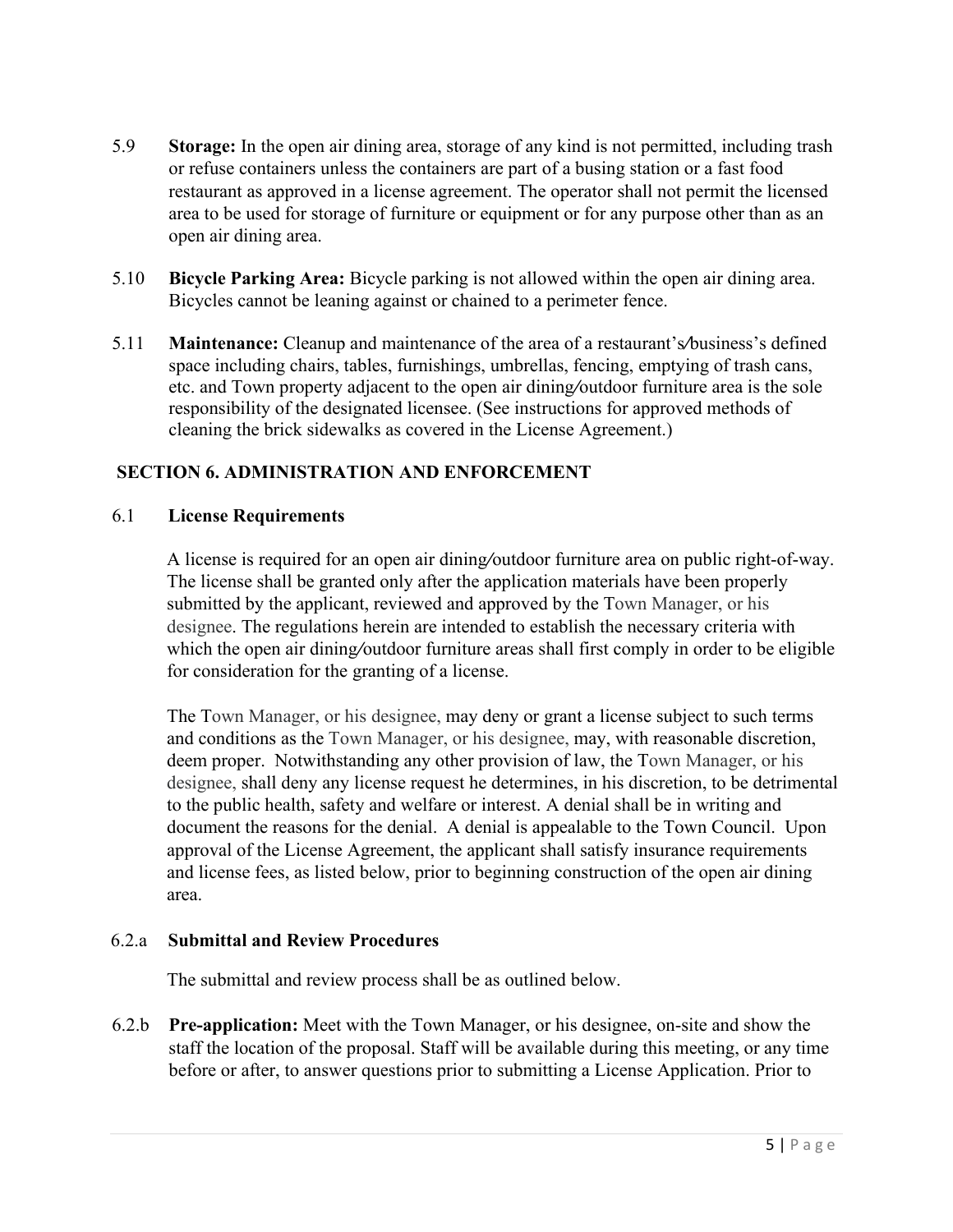this meeting, it is recommended that the applicants read the Open Air Dining/Outdoor Furniture License regulations herein. If the project is deemed feasible after the preapplication meeting, the applicant will complete an Open Air Dining License Application. Prior to the consideration of any application for a license, the applicant must submit a preliminary concept consisting of: the proposed open air dining*/*outdoor furniture area, including photographs of the existing façade of the associated restaurant building and adjacent building façades.

# 6.2.c **Open Air Dining License Application**

The applicant shall submit a completed Open Air Dining/Outdoor Furniture Application, to the Town Manager's Office. No application shall be processed for the year in question that fails to meet the application deadline. All renewals shall be due on the same schedule as the business licenses.

The following are required to be submitted along with the application for review:

- 6.2.c.1 Sketch of the existing property.
- 6.2.c.2 Layout of the open air dining/outdoor furniture area: The scaled layout drawing shall show the existing building outline, property lines, the proposed open air dining*/*outdoor furniture area location, fence and access point (if applicable), all fixtures and furniture, sidewalk, obstructions and the street(s). A minimum scale of  $1" = 10'-0"$  shall be used. The layout must demonstrate the minimum clear path on the sidewalk between the face of the open air dining*/*outdoor furniture perimeter and any obstructions or the street(s).
- 6.2.c.3 Photographs: Photographs of the proposed open air dining*/*outdoor furniture site, existing building façade(s) and adjacent property on each side.
- 6.2.c.4 Proposed Fixtures and Furnishings: Manufacturer specifications, images of all proposed furnishings, including tables, chairs and umbrellas.
- 6.2.c.5 Letter of Authorization: A letter from the property owner (if the applicant is not the property owner) for the open air dining*/*outdoor furniture area.
- 6.2.d Upon receipt of the complete application, the Town Manager, or his designee, will review the application within ten (10) business days of receiving the application and provide comments. The applicant will have an opportunity to revise the application packet, if necessary.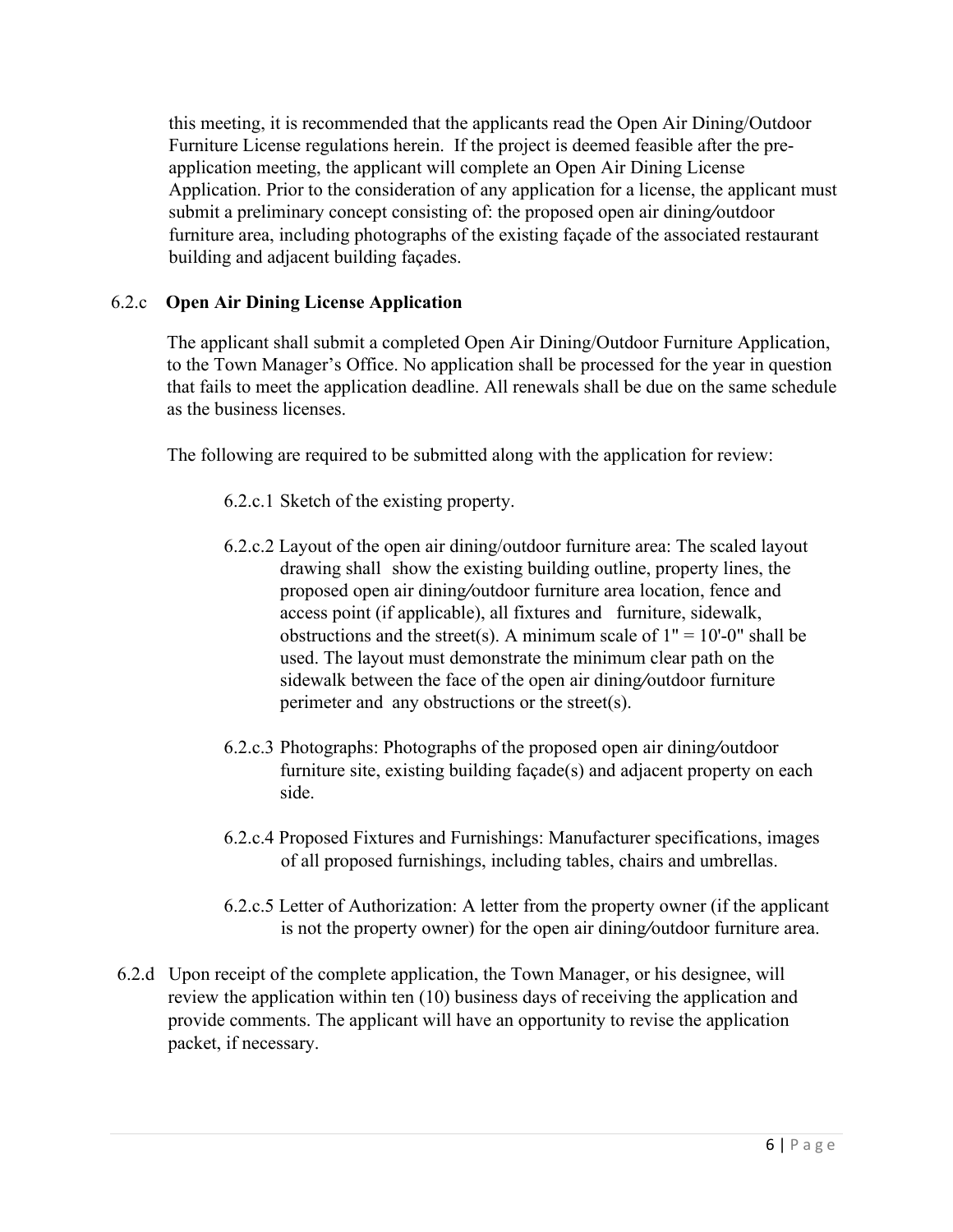6.2.e Upon successful completion of the review and, if applicable, the final application packet revisions, staff will approve the Open Air Dining*/*Outdoor Furniture Application.

#### 6.3 **Permits and Inspections Review**

- 6.3.a If the Open Air Dining*/*Outdoor Furniture License is approved by the Town Manager, or his designee, the applicant will be required to set up a field inspection with staff to confirm compliance with the license agreement prior to commencing operations of the open air dining area or placement of the outdoor furniture.
- 6.3.b Approval of the Wythe County Health Department and, when applicable, the State of Virginia Alcoholic Beverage Control Board is required for operation.

#### 6.4 **Insurance and Fees**

6.4.a Applicant will provide liability insurance coverage not less than one million dollars (\$1,000,000) for personal injury and property damage as required with the insurance certificate supplied upon approval indemnifying the Town of Wytheville and naming it as an additional insured.

#### 6.5 **Enforcement**

- 6.5.a The license period shall be for up to twelve (12) months and renewable on the same schedule as business licenses.
- 6.5.b During the period in which the license is in effect, the Town Manager's Office, or his designated representative, is to enforce the provisions of the license agreement, and is authorized to suspend by written notice the agreement if there is a violation of the agreement. The written notice shall detail the violations.
- 6.5.c In the event the Town determines that the Licensee has failed to comply with any of the terms or conditions of this Agreement, the licensee shall be given a minimum of twenty-four (24) hours and a maximum of ten (10) calendar days to remedy its nonconformance. The amount of time that the Licensee shall be permitted to gain compliance shall be determined in the sole discretion of the Town by its authorized employee. However, such time shall be reasonable and shall be based upon the level of severity of the noncompliance. If the Licensee fails to effect compliance within the time allowed, the Town shall have the right to suspend the open air dining operation, in whole or in part, until such time as the Licensee shall remedy its noncompliance.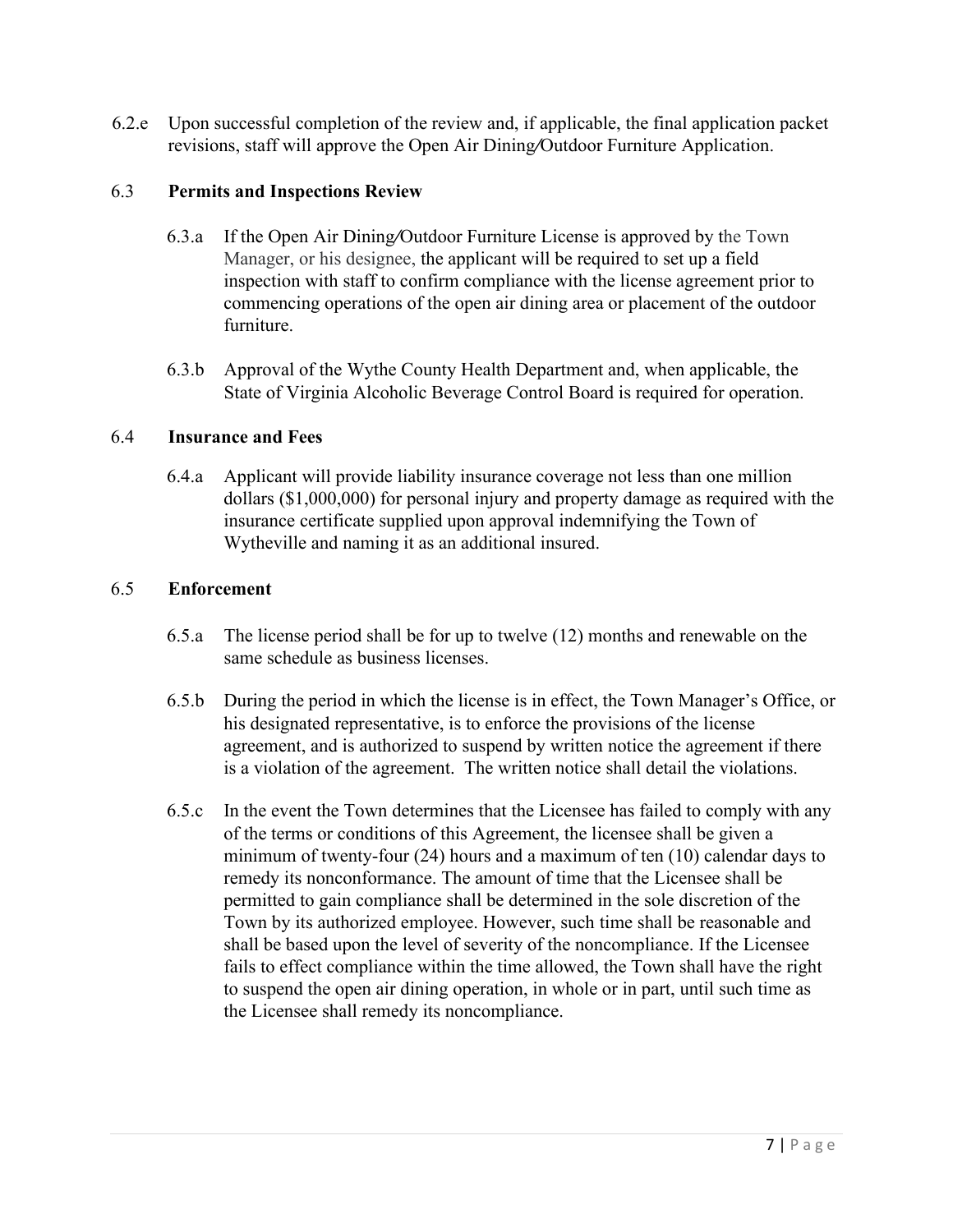#### 6.6 **Revocation of License:**

The license agreement shall provide that an Open Air Dining*/*Outdoor Furniture License may be revoked by the Town Manager whenever the Town Manager determines that one of the following conditions has occurred:

- 6.6.a. The owner or operator of the host restaurant*/*business has been found guilty of a criminal offense arising from the operation of the host restaurant*/*business;
- 6.6.b. The owner or operator of the host restaurant*/*business has been assessed a civil penalty for violation of any fire, building, zoning, alcoholic beverage control or health regulation arising from the operation of the establishment;
- 6.6.c. The presence of the open air dining**/**outdoor furniture area is causing or contributing to a deterioration of the quality of the pedestrian experience or general environment in the area (including, but not limited to, trash and debris);
- 6.6.d. The open air dining*/*outdoor furniture area is in violation of any material term of its license agreement or the Open Air Dining*/*Outdoor Furniture Regulations; or
- 6.6. e. The owner or operator of the host restaurant has failed to comply with an order of the Virginia Department of Health or the Town Building Official directing that the open air dining area be closed.
- 6.6.f The license agreement shall also provide that the Town Manager may suspend the licensee's privilege to operate the open air dining*/*outdoor furniture area under the granted license pending a final disposition of any criminal charge, alcoholic beverage control violation or civil infraction arising from the operation of the host restaurant*/*business.

#### 6.7 **Effect of Revocation of License**

The license agreement shall provide that upon revocation or suspension of a license by the Town Manager, the owner or operator shall immediately cease operation of the open air dining and shall remove all tables, chairs and other items located on Town property within twenty-four (24) hours of the revocation or suspension. Upon revocation or suspension of an Outdoor Furniture license by the Town Manager, the business operator shall remove all outdoor furniture within twenty-four (24) hours of the revocation or suspension. The license agreement shall authorize the Town Manager to remove, or contract for the removal of any tables, chairs, fences, outdoor furniture and other items encroaching upon Town property and charge the costs thereof to the owner or operator.